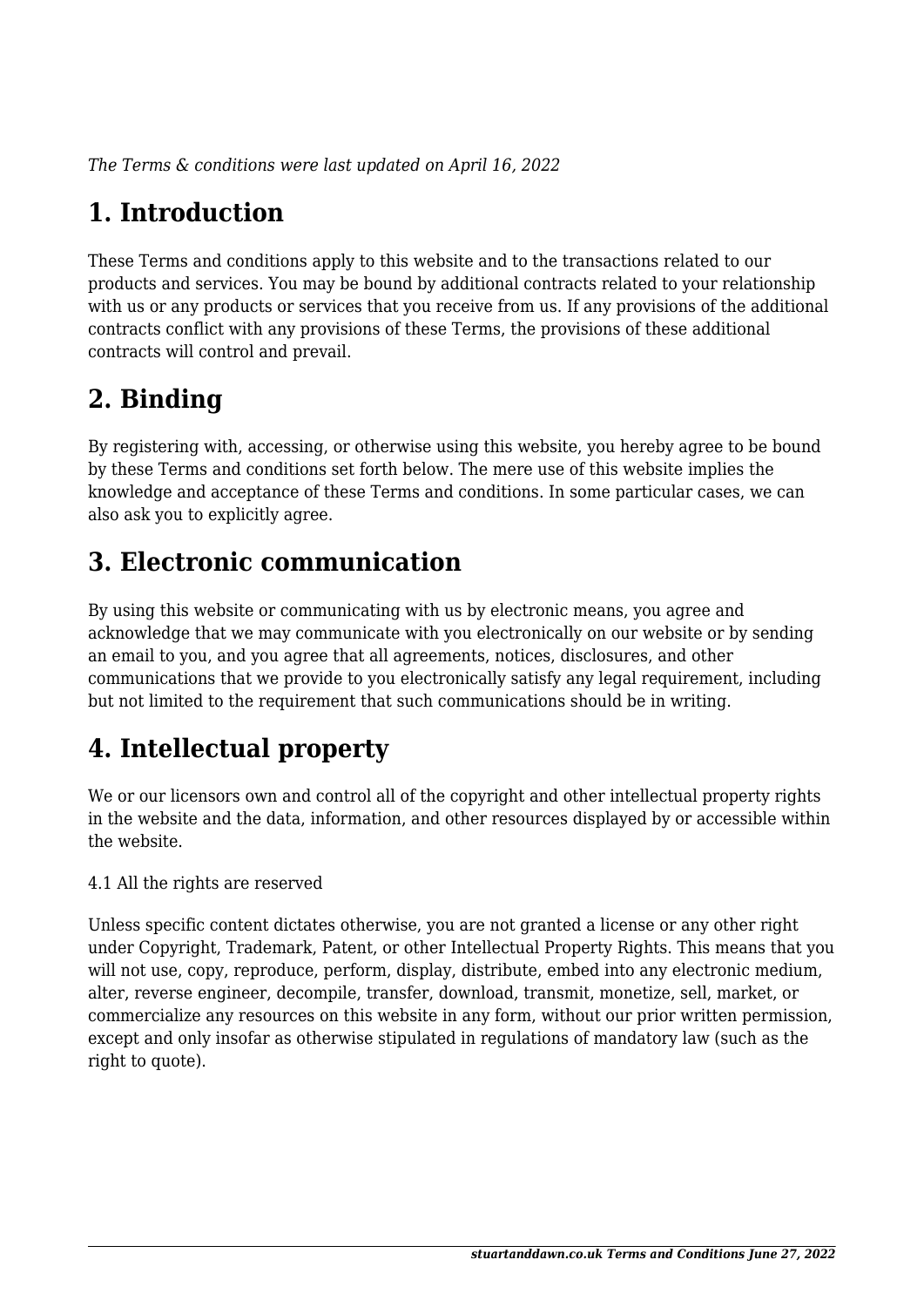# **5. Newsletter**

Notwithstanding the foregoing, you may forward our newsletter in the electronic form to others who may be interested in visiting our website.

# **6. Third-party property**

Our website may include hyperlinks or other references to other party's websites. We do not monitor or review the content of other party's websites which are linked to from this website. Products or services offered by other websites shall be subject to the applicable Terms and Conditions of those third parties. Opinions expressed or material appearing on those websites are not necessarily shared or endorsed by us.

We will not be responsible for any privacy practices or content of these sites. You bear all risks associated with the use of these websites and any related third-party services. We will not accept any responsibility for any loss or damage in whatever manner, however caused, resulting from your disclosure to third parties of personal information.

#### **7. Responsible use**

By visiting our website, you agree to use it only for the purposes intended and as permitted by these Terms, any additional contracts with us, and applicable laws, regulations, and generally accepted online practices and industry guidelines. You must not use our website or services to use, publish or distribute any material which consists of (or is linked to) malicious computer software; use data collected from our website for any direct marketing activity, or conduct any systematic or automated data collection activities on or in relation to our website.

Engaging in any activity that causes, or may cause, damage to the website or that interferes with the performance, availability, or accessibility of the website is strictly prohibited.

# **8. Registration**

You may register for an account with our website. During this process, you may be required to choose a password. You are responsible for maintaining the confidentiality of passwords and account information and agree not to share your passwords, account information, or secured access to our website or services with any other person. You must not allow any other person to use your account to access the website because you are responsible for all activities that occur through the use of your passwords or accounts. You must notify us immediately if you become aware of any disclosure of your password.

After account termination, you will not attempt to register a new account without our permission.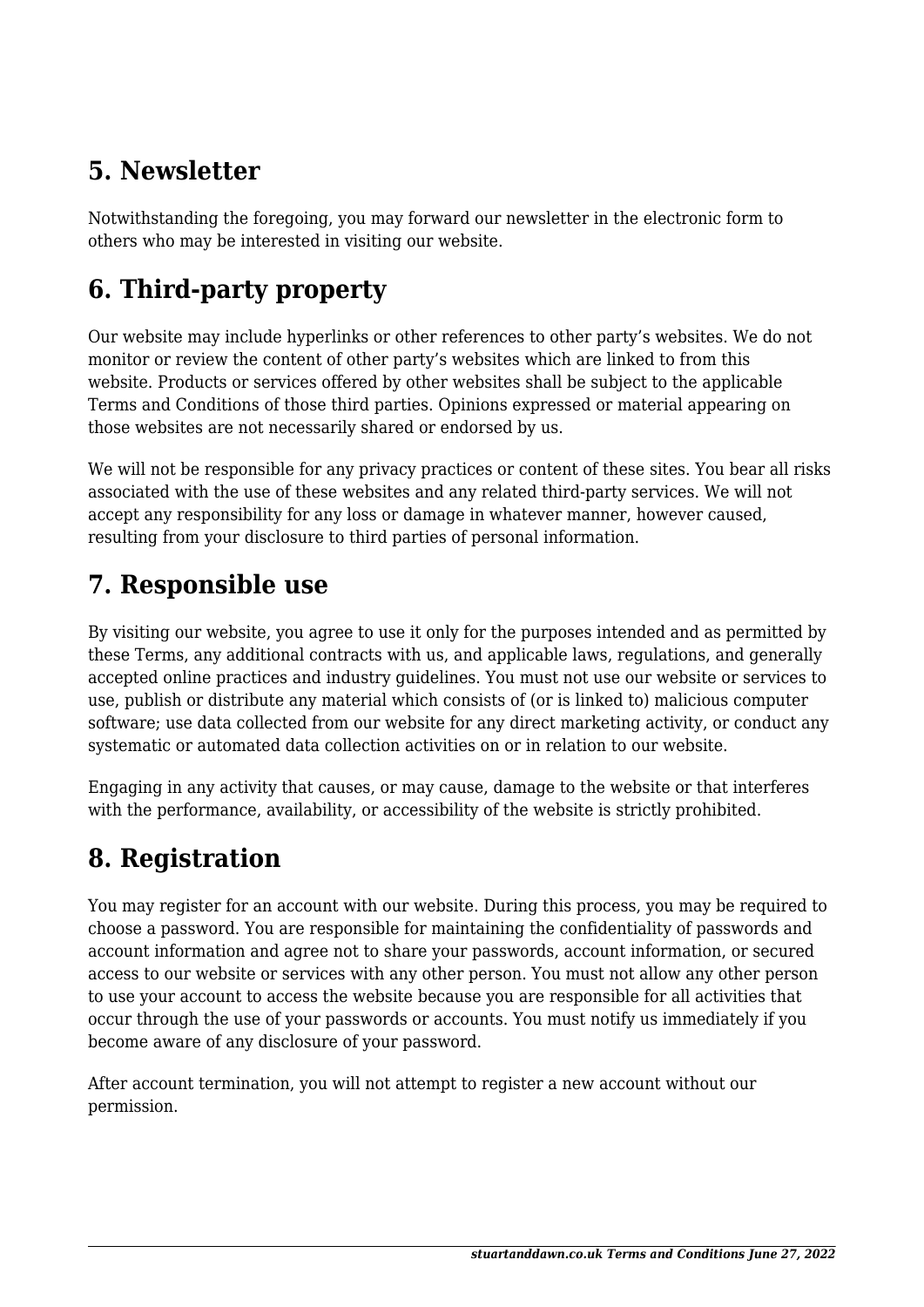# **9. Refund and Return policy**

#### 9.1 Right of withdrawal

You have the right to withdraw from this contract within 30 days without giving any reason.

The withdrawal period will expire after 30 days from the day of the conclusion of the contract.

To exercise the right of withdrawal, you must inform us of your decision to withdraw from this contract by an unequivocal statement (for example a letter sent by post, fax, or email). Our contact details can be found below. You may use the attached model [withdrawal form](https://stuartanddawn.co.uk/wp-content/uploads/complianz/withdrawal-forms/withdrawal-form-en.pdf), but it is not obligatory.

You can also electronically fill in and submit the model withdrawal form or any other unequivocal statement on our [website](https://stuartanddawn.co.uk/contact/).

If you use this option, we will communicate to you an acknowledgement of receipt of such a withdrawal on a durable medium (for example by email) without delay.

To meet the withdrawal deadline, it is sufficient for you to send your communication concerning your exercise of the right of withdrawal before the withdrawal period has expired.

#### 9.2 Effects of withdrawal

If you withdraw from this contract, we shall reimburse you all payments received from you, including the costs of delivery (with the exception of the supplementary costs resulting from your choice of a type of delivery other than the least expensive type of standard delivery offered by us), without undue delay and in any event not later than 14 days from the day on which we are informed about your decision to withdraw from this contract. We will carry out such reimbursement using the same means of payment as you used for the initial transaction unless you have expressly agreed otherwise; in any event, you will not incur any fees as a result of such reimbursement.

If you requested to begin the performance of services during the withdrawal period, you shall pay us an amount which is in proportion to what has been provided until you have communicated to us your withdrawal from this contract, in comparison with the full coverage of the contract.

Please note that there are some legal exceptions to the right to withdraw, and some items can therefore not be returned or exchanged. We will let you know if this applies in your particular case.

#### **10. Idea submission**

Do not submit any ideas, inventions, works of authorship, or other information that can be considered your own intellectual property that you would like to present to us unless we have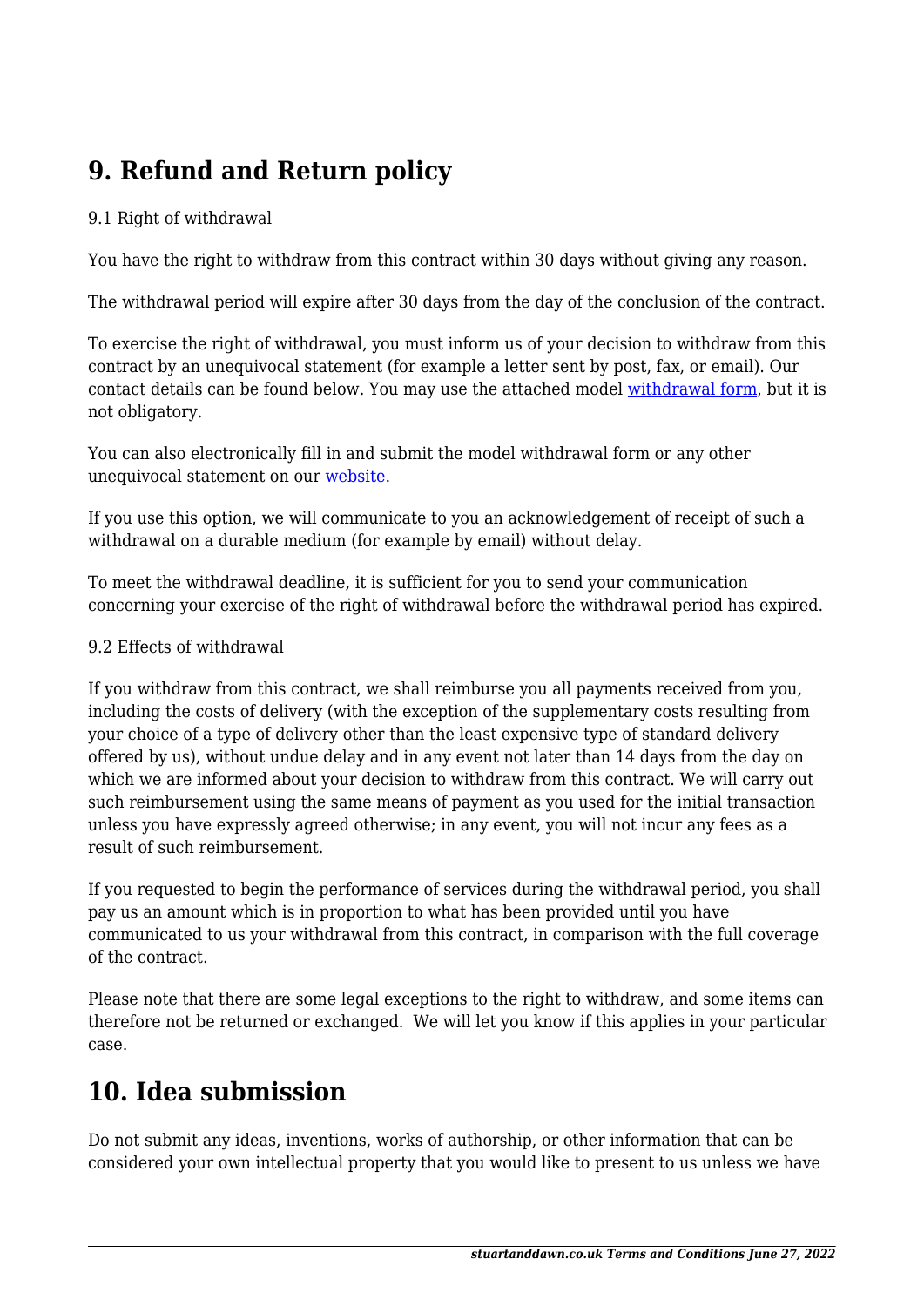first signed an agreement regarding the intellectual property or a non-disclosure agreement. If you disclose it to us absent such written agreement, you grant to us a worldwide, irrevocable, non-exclusive, royalty-free license to use, reproduce, store, adapt, publish, translate and distribute your content in any existing or future media.

# **11. Termination of use**

We may, in our sole discretion, at any time modify or discontinue access to, temporarily or permanently, the website or any Service thereon. You agree that we will not be liable to you or any third party for any such modification, suspension or discontinuance of your access to, or use of, the website or any content that you may have shared on the website. You will not be entitled to any compensation or other payment, even if certain features, settings, and/or any Content you have contributed or have come to rely on, are permanently lost. You must not circumvent or bypass, or attempt to circumvent or bypass, any access restriction measures on our website.

### **12. Warranties and liability**

Nothing in this section will limit or exclude any warranty implied by law that it would be unlawful to limit or to exclude. This website and all content on the website are provided on an "as is" and "as available" basis and may include inaccuracies or typographical errors. We expressly disclaim all warranties of any kind, whether express or implied, as to the availability, accuracy, or completeness of the Content. We make no warranty that:

- this website or our products or services will meet your requirements;
- this website will be available on an uninterrupted, timely, secure, or error-free basis;
- the quality of any product or service purchased or obtained by you through this website will meet your expectations.

Nothing on this website constitutes or is meant to constitute, legal, financial or medical advice of any kind. If you require advice you should consult an appropriate professional.

The following provisions of this section will apply to the maximum extent permitted by applicable law and will not limit or exclude our liability in respect of any matter which it would be unlawful or illegal for us to limit or to exclude our liability. In no event will we be liable for any direct or indirect damages (including any damages for loss of profits or revenue, loss or corruption of data, software or database, or loss of or harm to property or data) incurred by you or any third party, arising from your access to, or use of, our website.

Except to the extent any additional contract expressly states otherwise, our maximum liability to you for all damages arising out of or related to the website or any products and services marketed or sold through the website, regardless of the form of legal action that imposes liability (whether in contract, equity, negligence, intended conduct, tort or otherwise) will be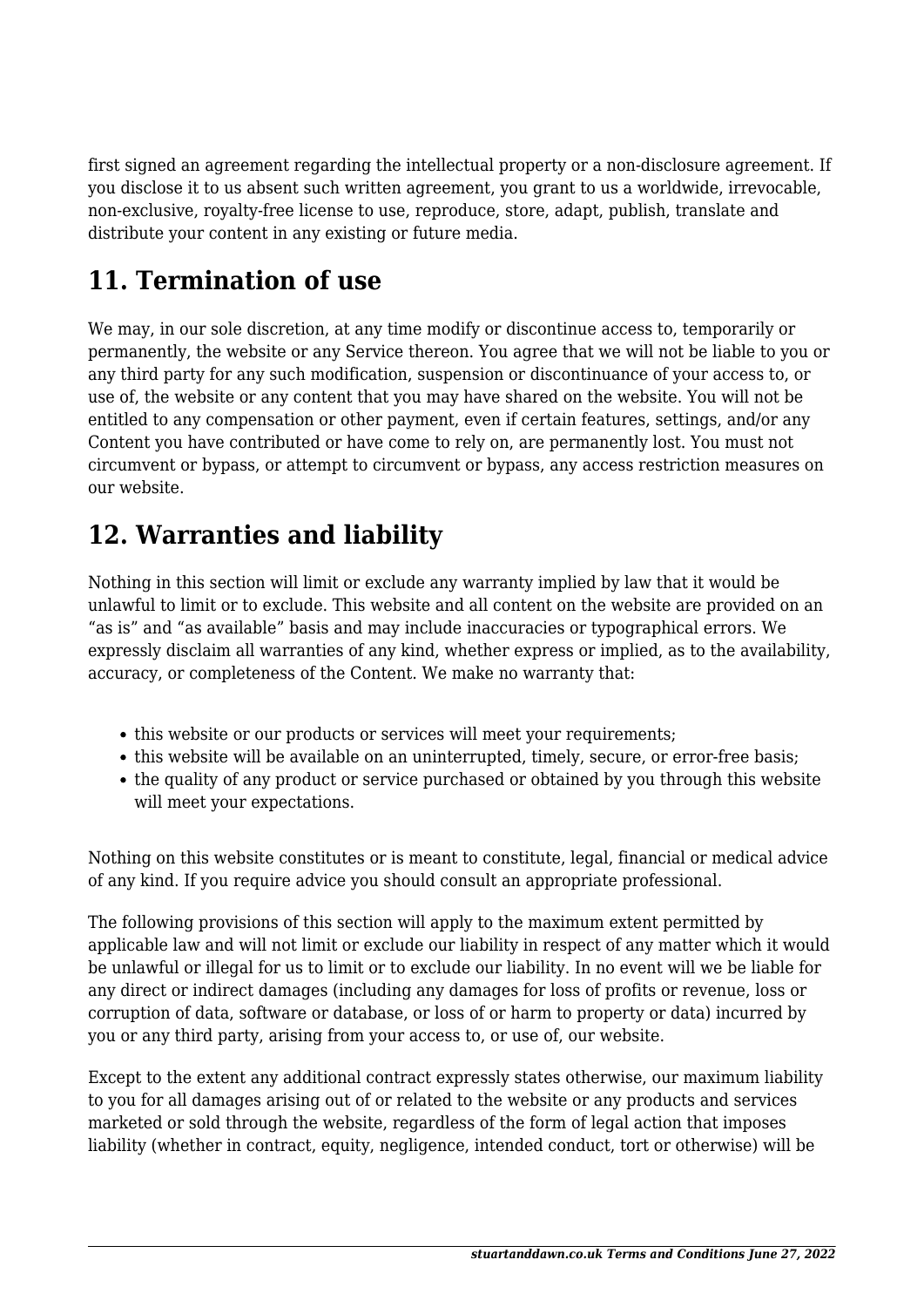limited to the total price that you paid to us to purchase such products or services or use the website. Such limit will apply in the aggregate to all of your claims, actions and causes of action of every kind and nature.

# **13. Privacy**

To access our website and/or services, you may be required to provide certain information about yourself as part of the registration process. You agree that any information you provide will always be accurate, correct, and up to date.

We take your personal data seriously and are committed to protecting your privacy. We will not use your email address for unsolicited mail. Any emails sent by us to you will only be in connection with the provision of agreed products or services.

We have developed a policy to address any privacy concerns you may have. For more information, please see our **Privacy Statement** and our **Cookie Policy**.

# **14. Accessibility**

We are committed to making the content we provide accessible to individuals with disabilities. If you have a disability and are unable to access any portion of our website due to your disability, we ask you to give us a notice including a detailed description of the issue you encountered. If the issue is readily identifiable and resolvable in accordance with industrystandard information technology tools and techniques we will promptly resolve it.

# **15. Export restrictions / Legal compliance**

Access to the website from territories or countries where the Content or purchase of the products or Services sold on the website is illegal is prohibited. You may not use this website in violation of export laws and regulations of United Kingdom.

# **16. Affiliate marketing**

Through this Website we may engage in affiliate marketing whereby we receive a percentage of or a commission on the sale of services or products on or through this website. We may also accept sponsorships or other forms of advertising compensation from businesses. This disclosure is intended to comply with legal requirements on marketing and advertising which may apply, such as the US Federal Trade Commission Rules.

# **17. Assignment**

You may not assign, transfer or sub-contract any of your rights and/or obligations under these Terms and conditions, in whole or in part, to any third party without our prior written consent. Any purported assignment in violation of this Section will be null and void.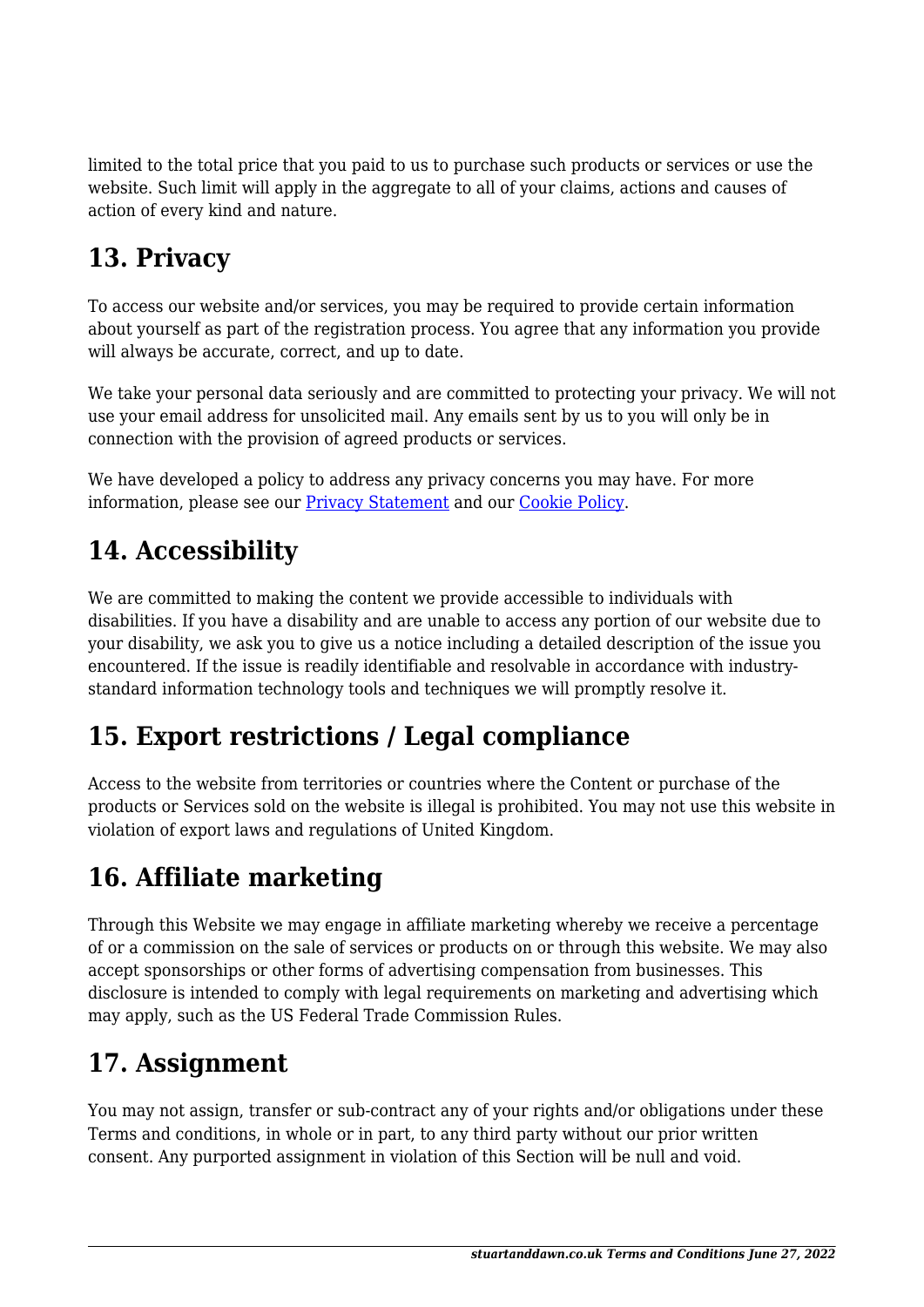#### **18. Breaches of these Terms and conditions**

Without prejudice to our other rights under these Terms and Conditions, if you breach these Terms and Conditions in any way, we may take such action as we deem appropriate to deal with the breach, including temporarily or permanently suspending your access to the website, contacting your internet service provider to request that they block your access to the website, and/or commence legal action against you.

#### **19. Force majeure**

Except for obligations to pay money hereunder, no delay, failure or omission by either party to carry out or observe any of its obligations hereunder will be deemed to be a breach of these Terms and conditions if and for as long as such delay, failure or omission arises from any cause beyond the reasonable control of that party.

#### **20. Indemnification**

You agree to indemnify, defend and hold us harmless, from and against any and all claims, liabilities, damages, losses and expenses, relating to your violation of these Terms and conditions, and applicable laws, including intellectual property rights and privacy rights. You will promptly reimburse us for our damages, losses, costs and expenses relating to or arising out of such claims.

#### **21. Waiver**

Failure to enforce any of the provisions set out in these Terms and Conditions and any Agreement, or failure to exercise any option to terminate, shall not be construed as waiver of such provisions and shall not affect the validity of these Terms and Conditions or of any Agreement or any part thereof, or the right thereafter to enforce each and every provision.

#### **22. Language**

These Terms and Conditions will be interpreted and construed exclusively in English. All notices and correspondence will be written exclusively in that language.

#### **23. Entire agreement**

These Terms and Conditions, together with our privacy statement and cookie policy, constitute the entire agreement between you and essandee.co.uk in relation to your use of this website.